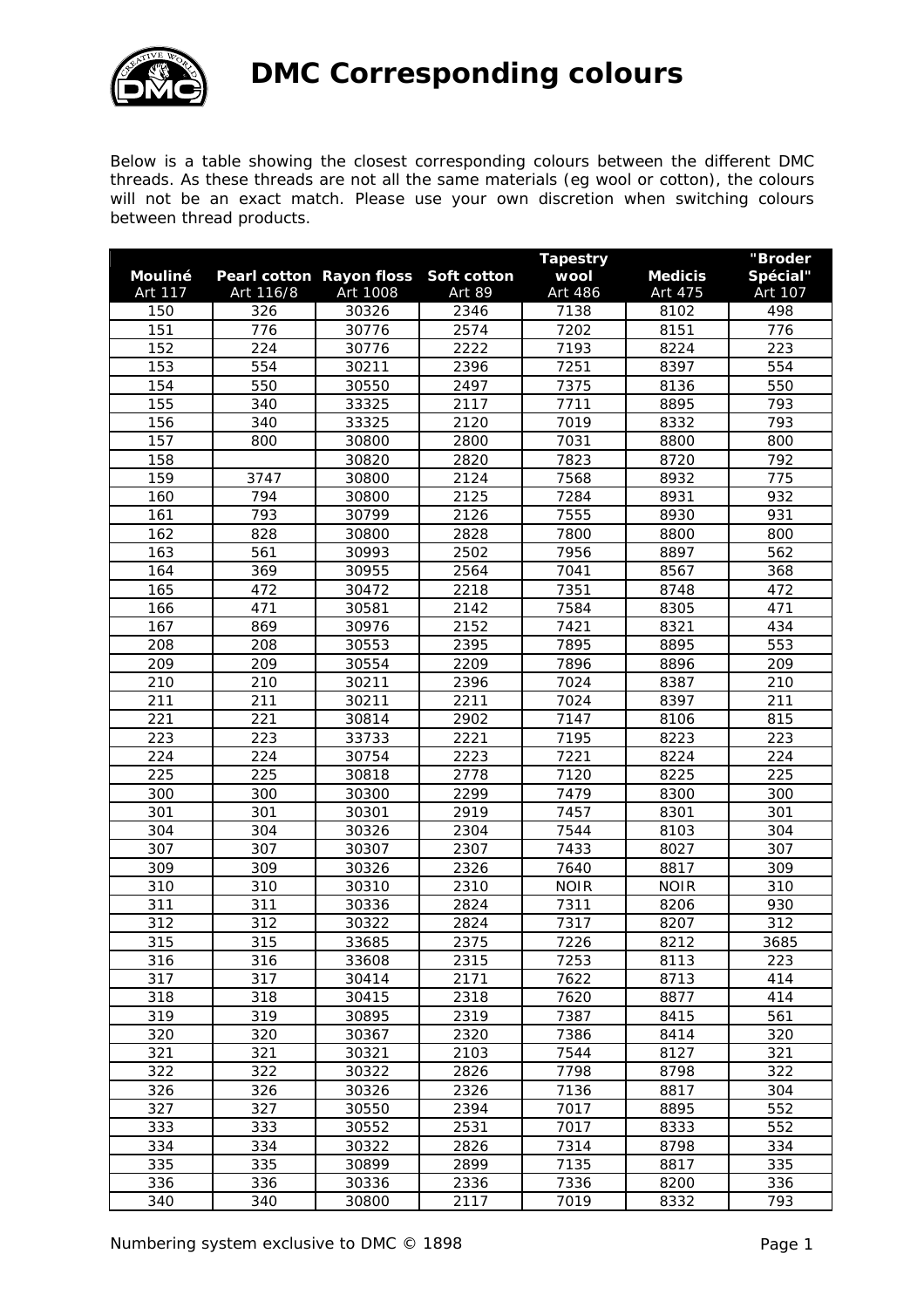

|            |            |                                 |              | <b>Tapestry</b> |                | "Broder    |
|------------|------------|---------------------------------|--------------|-----------------|----------------|------------|
| Mouliné    |            | <b>Pearl cotton Rayon floss</b> | Soft cotton  | wool            | <b>Medicis</b> | Spécial"   |
| Art 117    | Art 116/8  | Art 1008                        | Art 89       | Art 486         | Art 475        | Art 107    |
| 341        | 341        | 30800                           | 2119         | 7018            | 8331           | 794        |
| 347        | 347        | 30498                           | 2346         | 7107            | 8103           | 304        |
| 349        | 349        | 30666                           | 2666         | 7666            | 8127           | 349        |
| 350        | 350        | 30351                           | 2350         | 7850            | 8128           | 350        |
| 351        | 351        | 30352                           | 2351         | 7851            | 8129           | 351        |
| 352        | 352        | 30352                           | 2352         | 7011            | 8129           | 352        |
| 353        | 353        | 30754                           | 2353         | 7853            | 8139           | 353        |
| 355        | 355        | 30498                           | 2354         | 7127            | 8114           | 919        |
| 356        | 356        | 30352                           | 2102         | 7356            | 8176           | 921        |
| 367        | 367        | 30367                           | 2320         | 7320            | 8414           | 367        |
| 368        | 368        | 30368                           | 2369         | 7042            | 8413           | 368        |
| 369        | 369        | 30955                           | 2564         | 7041            | 8368           | 369        |
| 370        | 3013       | 30580                           | 2830         | 7524            | 8400           | 3032       |
| 371        | 3012       | 30581                           | 2146         | 7423            | 8305           | 3032       |
| 372        | 3012       | 30472                           | 2734         | 7493            | 8505           | 3032       |
| 400        | 400        | 30301                           | 2400         | 7700            | 8301           | 400        |
| 402        | 402        | 30676                           | 2160         | 7918            | 8173           | 722        |
| 407        | 407        | 30754                           | 2405         | 7063            | 8107           | 407        |
| 413        | 413        | 30414                           | 2413         | 7713            | 8713           | 310        |
| 414        | 414        | 30414                           | 2414         | 7622            | 8877           | 414        |
| 415        | 415        | 30415                           | 2170         | 7558            | 8380           | 415        |
| 420        | 420        | 30435                           | 2152         | 7513            | 8610           | 437        |
| 422        | 422        | 30738                           | 2767         | 7493            | 8503           | 738        |
| 433        | 433        | 30434                           | 2433         | 7499            | 8301           | 433        |
| 434        | 434        | 30435                           | 2434         | 7477            | 8845           | 434        |
| 435        | 435        | 30976                           | 2782         | 7846            | 8302           | 435        |
| 436        | 436        | 30976                           | 2436         | 7455            | 8846           | 436        |
| 437        | 437        | 30976                           | 2738         | 7739            | 8739           | 437        |
| 444        | 444        | 30976                           | 2444         | 7435            |                | 444        |
| 445<br>451 | 445<br>451 | 30976<br>30841                  | 2307         | 7431<br>7234    | 8748           | 445        |
| 452        | 451        | 30841                           | 2302<br>2373 | 7232            | 8381           | 840        |
| 453        | 453        | 30543                           | 2543         | 7280            | 8380<br>8877   | 841        |
| 469        | 469        | 30469                           | 2469         | 7988            | 8418           | 842<br>469 |
| 470        | 470        | 30471                           | 2470         | 7770            | 8342           | 471        |
| 471        | 471        | 30471                           | 2471         | 7771            | 8342           | 471        |
| 472        | 472        | 30472                           | 2734         | 7549            | 8341           | 472        |
| 498        | 498        | 30498                           | 2346         | 7108            | 8102           | 498        |
| 500        | 500        | 30501                           | 2500         | 7389            | 8409           | 500        |
| 501        | 501        | 30501                           | 2135         | 7541            | 8408           | 502        |
| 502        | 502        | 30503                           | 2137         | 7542            | 8407           | 502        |
| 503        | 503        | 30503                           | 2136         | 7604            | 8426           | 504        |
| 505        | 562        | 30909                           | 2909         | 7909            | 8898           | 909        |
| 517        | 517        | 30813                           | 2826         | 7650            | 8208           | 517        |
| 518        | 518        | 30813                           | 2827         | 7813            | 8208           | 518        |
| 519        | 519        | 30828                           | 2827         | 7597            | 8209           | 519        |
| 520        | 3051       | 30367                           | 2856         | 7406            | 8407           | 367        |
| 523        | 3053       | 30368                           | 2130         | 7402            | 8369           | 3348       |
| 524        | 524        | 30368                           | 2130         | 7402            | 8214           | 644        |
| 535        | 645        | 30414                           | 2171         | 7622            | 8713           | 414        |
| 543        | 543        | 30543                           | 2948         | 7141            | 8842           | 739        |
| 550        | 550        | 30550                           | 2394         | 7017            | 8794           | 550        |
| 552        | 552        | 30552                           | 2395         | 7895            | 8895           | 552        |
| 553        | 553        | 30553                           | 2395         | 7895            | 8895           | 553        |
| 554        | 554        | 30554                           | 2396         | 7896            | 8896           | 554        |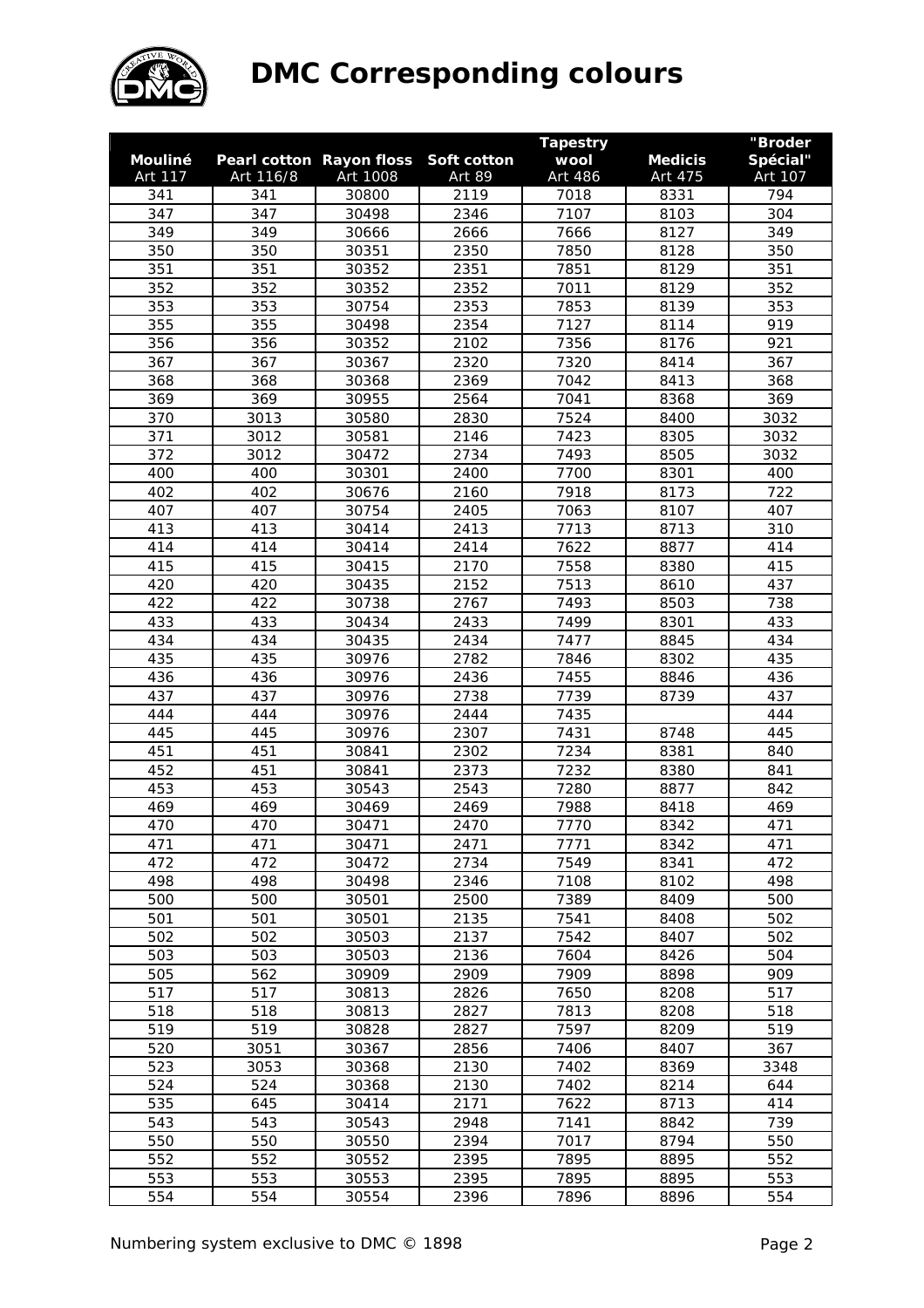

|         |           |                          |             | <b>Tapestry</b> |                | "Broder     |
|---------|-----------|--------------------------|-------------|-----------------|----------------|-------------|
| Mouliné |           | Pearl cotton Rayon floss | Soft cotton | wool            | <b>Medicis</b> | Spécial"    |
| Art 117 | Art 116/8 | Art 1008                 | Art 89      | Art 486         | Art 475        | Art 107     |
| 561     | 367       | 30814                    | 2135        | 7909            | 8898           | 561         |
| 562     | 320       | 30911                    | 2911        | 7542            | 8897           | 562         |
| 563     | 966       | 30913                    | 2912        | 7954            | 8904           | 563         |
| 564     | 966       | 30955                    | 2504        | 7604            | 8567           | 955         |
| 580     | 580       | 30580                    | 2141        | 7364            | 8402           | 471         |
| 581     | 581       | 30581                    | 2580        | 7583            | 8401           | 469         |
| 597     | 597       | 30959                    | 2597        | 7597            | 8209           | 518         |
| 598     | 598       | 30964                    | 2136        | 7399            | 8210           | 519         |
| 600     | 600       | 30601                    | 2110        | 7600            | 8685           | 601         |
| 601     | 601       | 30601                    | 2109        | 7136            | 8685           | 601         |
| 602     | 602       | 30602                    | 2108        | 7603            | 8155           | 602         |
| 603     | 603       | 30899                    | 2107        | 7804            | 8155           | 603         |
| 604     | 604       | 30603                    | 2107        | 7605            | 8151           | 604         |
| 605     | 605       | 33689                    | 2776        | 7133            | 8151           | 605         |
| 606     | 606       | 30606                    | 2349        | 7606            | 8128           | 666         |
| 608     | 608       | 30606                    | 2946        | 7946            | 8129           | 350         |
| 610     | 610       | 30839                    | 2154        | 7488            | 8307           | 938         |
| 611     | 611       | 30839                    | 2610        | 7524            | 8307           | 898         |
| 612     | 612       | 30841                    | 2611        | 7423            | 8611           | 840         |
| 613     | 613       | 30543                    | 2424        | 7511            | 8505           | 642         |
| 632     | 632       | 30300                    | 2167        | 7632            | 8300           | 632         |
| 640     | 640       | 30839                    | 2640        | 7416            | 8307           | 3032        |
| 642     | 642       | 30841                    | 2611        | 7413            | 8308           | 642         |
| 644     | 644       | 30543                    | 2613        | 7411            | 8505           | 644         |
| 645     | 645       | 30414                    | 2171        | 7062            | 8204           | 414         |
| 646     | 646       | 30414                    | 2609        | 7061            | 8204           | 642         |
| 647     | 647       | 30414                    | 2640        | 7390            | 8508           | 642         |
| 648     | 648       | 30415                    | 2642        | 7509            | 8509           | 644         |
| 666     | 666       | 30666                    | 2666        | 7666            | 8666           | 666         |
| 676     | 676       | 30744                    | 2726        | 7503            | 8314           | 676         |
| 677     | 677       | 30746                    | 2579        | 7746            | 8327           | 677         |
| 680     | 729       | 30976                    | 2783        | 7485            | 8304           | 436         |
| 699     | 699       | 30909                    | 2909        | 7346            | 8898           | 699         |
| 700     | 700       | 30700                    | 2911        | 7344            | 8897           | 700         |
| 701     | 701       | 30700                    | 2911        | 7344            | 8897           | 701         |
| 702     | 702       | 30702                    | 2905        | 7342            | 8904           | 702         |
| 703     | 703       | 30704                    | 2906        | 7341            | 8955           | 471         |
| 704     | 704       | 30471                    | 2907        | 7341            | 8567           | 472         |
| 712     | 712       | 30712                    | <b>ECRU</b> | <b>ECRU</b>     | <b>ECRU</b>    | <b>ECRU</b> |
| 718     | 718       | 30915                    | 2916        | 7157            | 8685           | 718         |
| 720     | 946       | 30606                    | 2360        | 7125            | 8908           | 900         |
| 721     | 971       | 30741                    | 2156        | 7947            | 8940           | 721         |
| 722     | 402       | 30741                    | 2160        | 7053            | 8941           | 722         |
| 725     | 725       | 30726                    | 2726        | 7055            | 8725           | 725         |
| 726     | 726       | 30744                    | 2743        | 7078            | 8026           | 726         |
| 727     | 727       | 30744                    | 2745        | 7745            | 8027           | 727         |
| 728     | 725       | 33820                    | 2725        | 7725            | 8725           | 725         |
| 729     | 729       | 30676                    | 2575        | 7473            | 8304           | 783         |
| 730     | 730       | 30580                    | 2730        | 7573            | 8422           | 472         |
| 732     | 732       | 30580                    | 2730        | 7582            | 8411           |             |
| 733     | 733       | 30472                    | 2143        | 7353            | 8400           | 471         |
| 734     | 734       | 30472                    | 2832        | 7353            | 8305           | 471         |
| 738     | 738       | 30738                    | 2738        | 7739            | 8504           | 469         |
| 739     | 739       | 30739                    | 2948        | 7746            | 8502           | 738         |
| 740     | 740       | 30741                    | 2740        | 7054            | 8940           | 739         |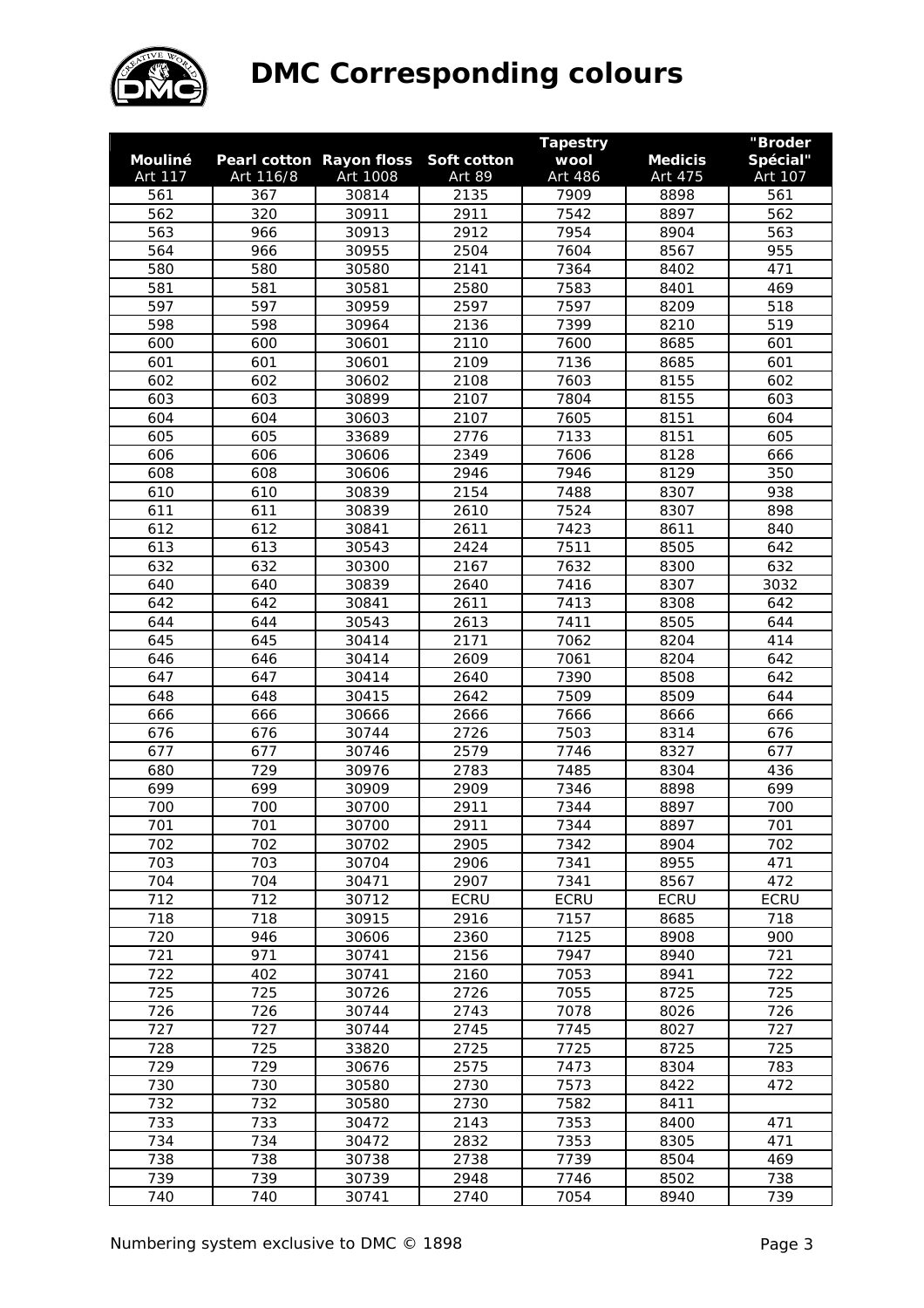

|                |            |                                 |              | <b>Tapestry</b> |                | "Broder    |
|----------------|------------|---------------------------------|--------------|-----------------|----------------|------------|
| <b>Mouliné</b> |            | <b>Pearl cotton Rayon floss</b> | Soft cotton  | wool            | <b>Medicis</b> | Spécial"   |
| Art 117        | Art 116/8  | Art 1008                        | Art 89       | Art 486         | Art 475        | Art 107    |
| 741            | 741        | 30741                           | 2741         | 7740            | 8941           | 741        |
| 742            | 742        | 30742                           | 2742         | 7436            | 8742           | 742        |
| 743            | 743        | 30726                           | 2155         | 7055            | 8725           | 743        |
| 744            | 744        | 30744                           | 2727         | 7727            | 8026           | 744        |
| 745            | 745        | 30745                           | 2745         | 7745            | 8748           | 745        |
| 746            | 746        | 30746                           | 2746         | <b>ECRU</b>     | <b>ECRU</b>    | 746        |
| 747            | 747        | 30828                           | 2599         | 7298            | 8210           | 828        |
| 754            | 754        | 30754                           | 2759         | 7122            | 8164           | 758        |
| 758            | 758        |                                 | 2758         | 7123            | 8164           | 758        |
| 760            | 760        | 30754                           | 2105         | 7760            | 8223           | 760        |
| 761            | 761        | 30776                           | 2104         | 7761            | 8224           | 761        |
| 762            | 762        | 30762                           | 2415         | 7069            | 8509           | 762        |
| 772            | 369        | 30955                           | 2472         | 7772            | 8871           | 472        |
| 775            | 775        | 30828                           | 2933         | 7587            | 8800           | 775        |
| 777            | 815        | 30814                           | 2815         | 7139            | 8101           | 815        |
| 778            | 778        | 30818                           | 2223         | 7221            | 8225           | 225        |
| 779            | 801        | 30898                           | 2167         | 7801            | 8838           | 801        |
| 780            | 780        |                                 | 2765         | 7780            | 8324           | 435        |
| 782            | 782        | 30976                           | 2782         | 7783            | 8303           | 782        |
| 783            | 783        | 30726                           | 2783         | 7473            | 8313           | 783        |
| 791            | 791        | 30824                           | 2820         | 7796            | 8720           | 792        |
| 792            | 792        | 30824                           | 2797         | 7797            | 8720           | 792        |
| 793            | 793        | 30322                           | 2798         | 7019            | 8798           | 793        |
| 794            | 794        | 33325                           | 2799         | 7018            | 8799           | 794        |
| 796            | 796        | 30820                           | 2820         | 7319            | 8720           | 796        |
| 797            | 797        | 30797                           | 2797         | 7030            | 8720           | 797        |
| 798            | 798        | 30798                           | 2122         | 7029            | 8899           | 798        |
| 799            | 799        | 30799                           | 2798         | 7798            | 8798           | 799        |
| 800<br>801     | 800<br>801 | 30800<br>30434                  | 2800<br>2801 | 7800<br>7801    | 8800<br>8838   | 800<br>801 |
| 803            | 312        | 30824                           | 2590         | 7034            | 8206           | 312        |
| 807            | 807        | 30813                           | 2807         | 7813            | 8997           | 518        |
| 809            | 809        | 33325                           | 2798         | 7798            | 8798           | 809        |
| 813            | 813        | 30813                           | 2827         | 7802            | 8209           | 813        |
| 814            | 814        | 30814                           | 2902         | 7139            | 8100           | 902        |
| 815            | 815        | 30326                           | 2815         | 7110            | 8101           | 815        |
| 816            | 816        | 30498                           | 2346         | 7108            | 8102           | 498        |
| 817            | 817        | 30321                           | 2304         | 7107            | 8127           | 321        |
| 818            | 818        | 30818                           | 2818         | 7132            | 8818           | 818        |
| 819            | 819        | 30818                           | 2166         | 7191            | 8818           | 819        |
| 820            | 820        | 30820                           | 2820         | 7796            | 8720           | 820        |
| 822            | 822        | 30712                           |              | 7371            | 8421           | 822        |
| 823            | 823        | 30336                           | 2823         | 7307            | <b>NAVY</b>    | 823        |
| 824            | 824        | 30824                           | 2824         | 7318            | 8206           | 312        |
| 825            | 825        | 30824                           | 2825         | 7317            | 8207           | 322        |
| 826            | 826        | 30822                           | 2826         | 7316            | 8208           | 334        |
| 827            | 827        | 33325                           | 2594         | 7298            | 8209           | 827        |
| 828            | 828        | 30828                           | 2828         | 7828            | 8210           | 828        |
| 829            | 829        | 30898                           | 2154         | 7487            | 8323           | 801        |
| 830            | 830        | 30898                           | 2829         | 7487            | 8323           | 433        |
| 831            | 830        | 30435                           | 2830         | 7573            | 8304           | 434        |
| 832            | 832        | 30435                           | 2831         | 7676            | 8324           | 435        |
| 833            | 832        | 30976                           | 2833         | 7677            | 8304           | 436        |
| 834            | 834        | 30676                           | 2833         | 7678            | 8305           | 437        |
| 838            | 838        | 30898                           | 2839         | 7468            | 8838           | 898        |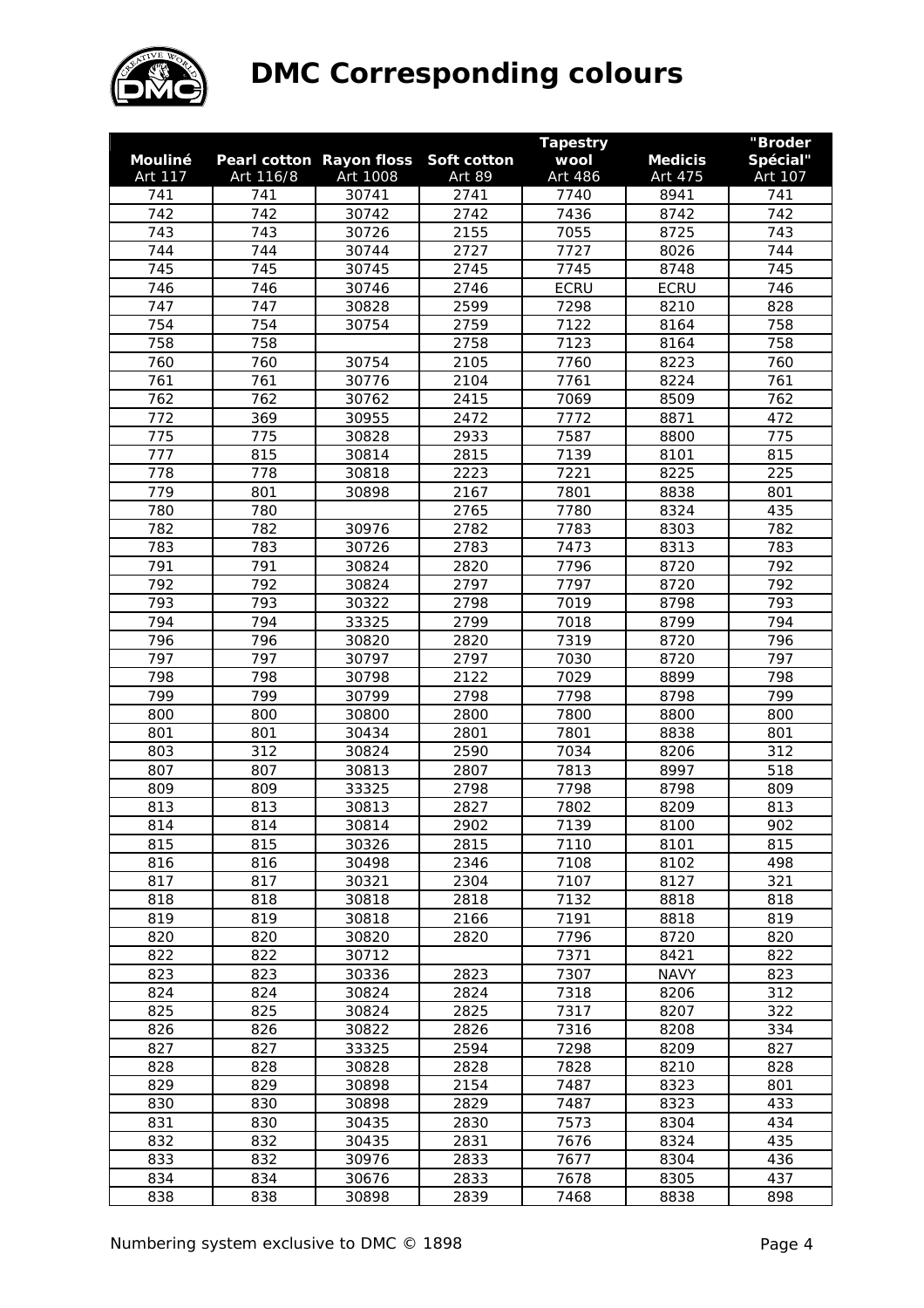

|            |            |                                 |              | <b>Tapestry</b> |                | "Broder    |
|------------|------------|---------------------------------|--------------|-----------------|----------------|------------|
| Mouliné    |            | <b>Pearl cotton Rayon floss</b> | Soft cotton  | wool            | <b>Medicis</b> | Spécial"   |
| Art 117    | Art 116/8  | Art 1008                        | Art 89       | Art 486         | Art 475        | Art 107    |
| 839        | 839        | 30898                           | 2840         | 7518            | 8839           | 801        |
| 840        | 840        | 30841                           | 2841         | 7519            | 8840           | 840        |
| 841        | 841        | 30841                           | 2841         | 7521            | 8841           | 841        |
| 842        | 842        | 30543                           | 2842         | 7141            | 8842           | 842        |
| 844        | 844        | 33371                           | 2468         | 7619            | 8500           | 310        |
| 869        | 869        | 30898                           | 2152         | 7488            | 8306           | 433        |
| 890        | 890        | 30895                           | 2890         | 7348            | 8415           | 500        |
| 891        | 891        | 30351                           | 2106         | 7106            | 8135           | 892        |
| 892        | 892        | 30351                           | 2892         | 7106            | 8135           | 892        |
| 893        | 893        | 30899                           | 2892         | 7005            | 8134           | 893        |
| 894        | 894        | 30776                           | 2104         | 7105            | 8133           | 894        |
| 895        | 895        | 30895                           | 2319         | 7346            | 8415           | 895        |
| 898        | 898        | 30434                           | 2801         | 7938            | 8306           | 898        |
| 899        | 899        | 30899                           | 2107         | 7001            | 8816           | 899        |
| 900        | 900        | 30606                           | 2900         | 7920            | 8128           | 900        |
| 902        | 902        | 30814                           | 2902         | 7115            | 8100           | 3685       |
| 904        | 904        | 30702                           | 2937         | 7344            | 8898           | 3345       |
| 905        | 905        | 30702                           | 2905         | 7342            | 8897           | 702        |
| 906        | 906        | 30704                           | 2906         | 7341            | 8955           | 702        |
| 907        | 907        | 30471                           | 2907         | 7340            | 8871           | 471        |
| 909        | 909        | 30909                           | 2909         | 7909            | 8898           | 909        |
| 910        | 910        | 30909                           | 2911         | 7909            | 8898           | 911        |
| 911        | 911        | 30911                           | 2911         | 7911            | 8897           | 911        |
| 912        | 912        | 30913                           | 2912         | 7912            | 8904           | 912        |
| 913        | 913        | 30955                           | 2912         | 7912            | 8955           | 954        |
| 915        | 915        | 30915                           | 2916         | 7157            | 8212           | 3685       |
| 917        | 718        | 33607                           | 2916         | 7157            | 8685           | 3607       |
| 918        | 918        | 30300                           | 2919         | 7447            | 8104           | 919        |
| 919        | 919        | 30301                           | 2921         | 7303            | 8104           | 919        |
| 920<br>921 | 920<br>921 | 30301<br>30976                  | 2922<br>2156 | 7360<br>7922    | 8176           | 920<br>921 |
| 922        | 922        | 30976                           | 2156         | 7919            | 8176<br>8175   | 721        |
| 924        | 924        | 30501                           | 2924         | 7329            |                | 930        |
| 926        | 926        | 30503                           | 2926         | 7927            | 8409<br>8407   | 932        |
| 927        | 927        | 30504                           | 2928         | 7692            | 8426           | 775        |
| 928        | 928        | 30828                           | 2128         | 7928            | 8427           | 775        |
| 930        | 930        | 30930                           | 2929         | 7591            | 8930           | 930        |
| 931        | 931        | 30931                           | 2931         | 7593            | 8931           | 931        |
| 932        | 932        | 30932                           | 2932         | 7594            | 8932           | 932        |
| 934        | 934        | 30895                           | 2511         | 7890            | 8404           | 895        |
| 935        | 935        | 30895                           | 2936         | 7890            | 8403           | 895        |
| 936        | 936        | 30469                           | 2511         | 7427            | 8403           | 3345       |
| 937        | 937        | 30469                           | 2936         | 7044            | 8418           | 3346       |
| 938        | 938        | 30898                           | 2938         | 7489            | 8306           | 938        |
| 939        | 939        | 30336                           | 2238         | 7308            | <b>NAVY</b>    | 823        |
| 943        | 943        | 33814                           | 2956         | 7911            | 8897           | 943        |
| 945        | 945        | 30754                           | 2759         | 7179            | 8514           | 945        |
| 946        | 946        | 30606                           | 2900         | 7850            | 8908           | 946        |
| 947        | 947        | 30606                           | 2946         | 7946            | 8908           | 947        |
| 948        | 948        | 30754                           | 2166         | 7191            | 8515           | 948        |
| 950        | 950        | 30754                           | 2950         | 7179            | 8111           | 50         |
| 951        | 951        | 30739                           | 2157         | 7171            | 8739           | 950        |
| 954        | 954        | 30913                           | 2912         | 7954            | 8955           | 954        |
| 955        | 955        | 30955                           | 2954         | 7604            | 8567           | 955        |
| 956        | 956        | 30956                           | 2899         | 7135            | 8817           | 893        |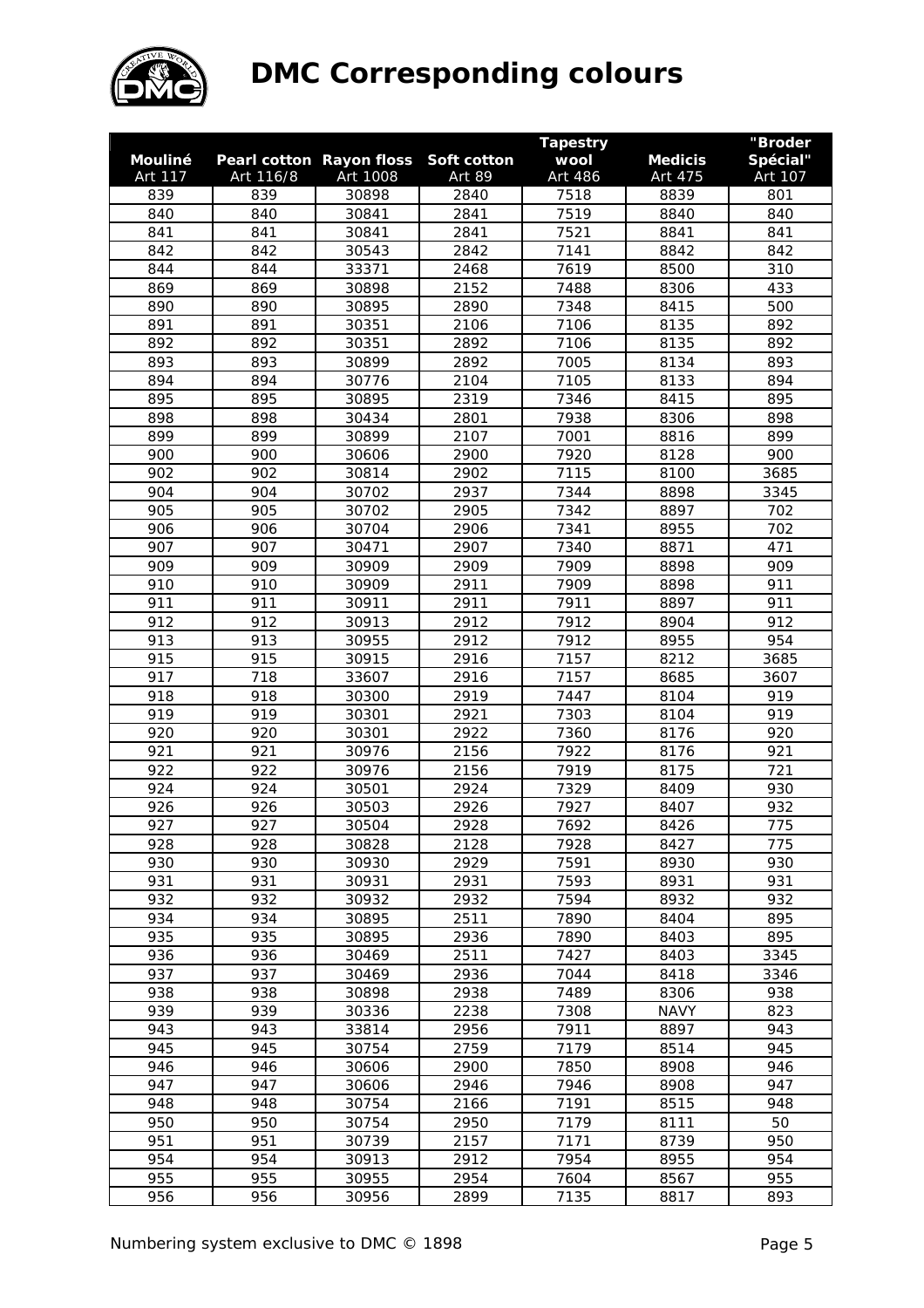

|              |              |                          |               | <b>Tapestry</b> |                | "Broder     |
|--------------|--------------|--------------------------|---------------|-----------------|----------------|-------------|
| Mouliné      |              | Pearl cotton Rayon floss | Soft cotton   | wool            | <b>Medicis</b> | Spécial"    |
| Art 117      | Art 116/8    | Art 1008                 | <b>Art 89</b> | Art 486         | Art 475        | Art 107     |
| 957          | 957          | 30957                    | 2776          | 7605            | 8816           | 894         |
| 958          | 959          | 30959                    | 2956          | 7956            | 8407           | 958         |
| 959          | 959          | 30959                    | 2957          | 7952            | 8426           | 959         |
| 961          | 961          | 30899                    | 2899          | 7804            | 8817           | 335         |
| 962          | 962          | 30776                    | 2107          | 7804            | 8816           | 899         |
| 963          | 963          | 30776                    | 2818          | 7132            | 8818           | 818         |
| 964          | 959          | 30964                    | 2952          | 7958            | 8427           | 964         |
| 966          | 966          | 30955                    | 2369          | 7604            | 8427           | 504         |
| 967          | 353          | 30754                    | 2353          | 7853            | 8139           | 353         |
| 970          | 971          | 30741                    | 2947          | 7006            | 8940           | 740         |
| 972          | 972          | 30742                    | 2742          | 7436            | 8742           | 742         |
| 973          | 973          | 30973                    | 2444          | 7435            | 8026           | 743         |
| 975          | 975          | 30300                    | 2400          | 7700            | 8300           | 300         |
| 976          | 976          | 30301                    | 2766          | 7444            | 8845           | 435         |
| 977          | 977          | 30976                    | 2159          | 7918            | 8846           | 436         |
| 986          | 986          | 30367                    | 2986          | 7043            | 8414           | 367         |
| 987          | 987          | 30367                    | 2561          | 7042            | 8406           | 320         |
| 988          | 988          | 30368                    | 2906          | 7042            | 8406           | 368         |
| 989          | 989          | 30368                    | 2563          | 7041            | 8369           | 368         |
| 991          | 991          | 30991                    | 2134          | 7914            | 8897           | 943         |
| 992          | 992          | 33814                    | 2957          | 7956            | 8955           | 959         |
| 993          | 993          | 30993                    | 2952          | 7952            | 8567           | 964         |
| 995          | 995          | 30995                    | 2995          | 7995            | 8993           | 995         |
| 996          | 996          | 30996                    | 2996          | 7996            | 8996           | 996         |
| 3011         | 3011         | 30469                    | 2141          | 7391            | 8422           | 469         |
| 3012         | 3012         | 30581                    | 2012          | 7355            | 8411           | 471         |
| 3013         | 3013         | 30472                    | 2013          | 7048            | 8420           | 472         |
| 3021         | 3021         | 30839                    | 2468          | 7515            | 8309           | 310         |
| 3022         | 3022         | 30414                    | 2609          | 7039            | 8204           | 3032        |
| 3023         | 3022         | 30415                    | 2642          | 7331            | 8508           | 3782        |
| 3024         | 3024         | 30762                    | 2644          | 7510            | 8509           | 3033        |
| 3031         | 938          | 33371                    | 2938          | 7469            | 8306           | 938         |
| 3032         | 642          | 30841                    | 2611          | 7413            | 8503           | 3032        |
| 3033         | 3033         | 30543                    | 2644          | 7411            | 8502           | 3033        |
| 3041         | 3041         | 30211                    | 2398          | 7266            | 2895           | 553         |
| 3042         | 3042         | 30211                    | 2328          | 7264            | 2387           | 209         |
| 3045         | 3045         | 30739                    | 2421          | 7421            | 8321           | 435         |
| 3046         | 3046         | 30738                    | 2436          | 7503            | 8512           | 437         |
| 3047         | 3047         | 30435                    | 2613          | 7579            | 8322           | 739         |
| 3051         | 3051         | 30469                    | 2511          | 7427            | 8414           | 3345        |
| 3052         | 3052         | 30580                    | 2393          | 7376            | 8413           | 3347        |
| 3053         | 3053         |                          |               | 7424            |                |             |
|              | 407          | 30581                    | 2495          |                 | 8369           | 3348        |
| 3064<br>3072 | 3072         | 30754<br>30762           | 2407<br>2644  | 7166<br>7067    | 8119<br>8509   | 407<br>3033 |
| 3078         | 3078         | 30746                    | 2745          | 7745            | 8748           | 745         |
|              |              |                          |               |                 |                |             |
| 3325<br>3326 | 3325<br>3326 | 33325                    | 2828          | 7799            | 8799           | 3325        |
|              |              | 33776                    | 2776          | 7132            | 8816           | 3326        |
| 3328         | 3328         | 30351                    | 2354          | 7759            | 8135           | 3328        |
| 3340         | 351          | 30352                    | 2351          | 7946            | 8129           | 351         |
| 3341         | 352          | 30352                    | 2352          | 7852            | 8133           | 352         |
| 3345         | 3345         | 30895                    | 2937          | 7344            | 8414           | 3345        |
| 3346         | 3346         | 30704                    | 2470          | 7342            | 8413           | 3346        |
| 3347         | 3347         | 30471                    | 2471          | 7341            | 8406           | 3347        |
| 3348         | 3348         | 30472                    | 2472          | 7772            | 8369           | 3348        |
| 3350         | 3350         | 33350                    | 2110          | 7138            | 8817           | 309         |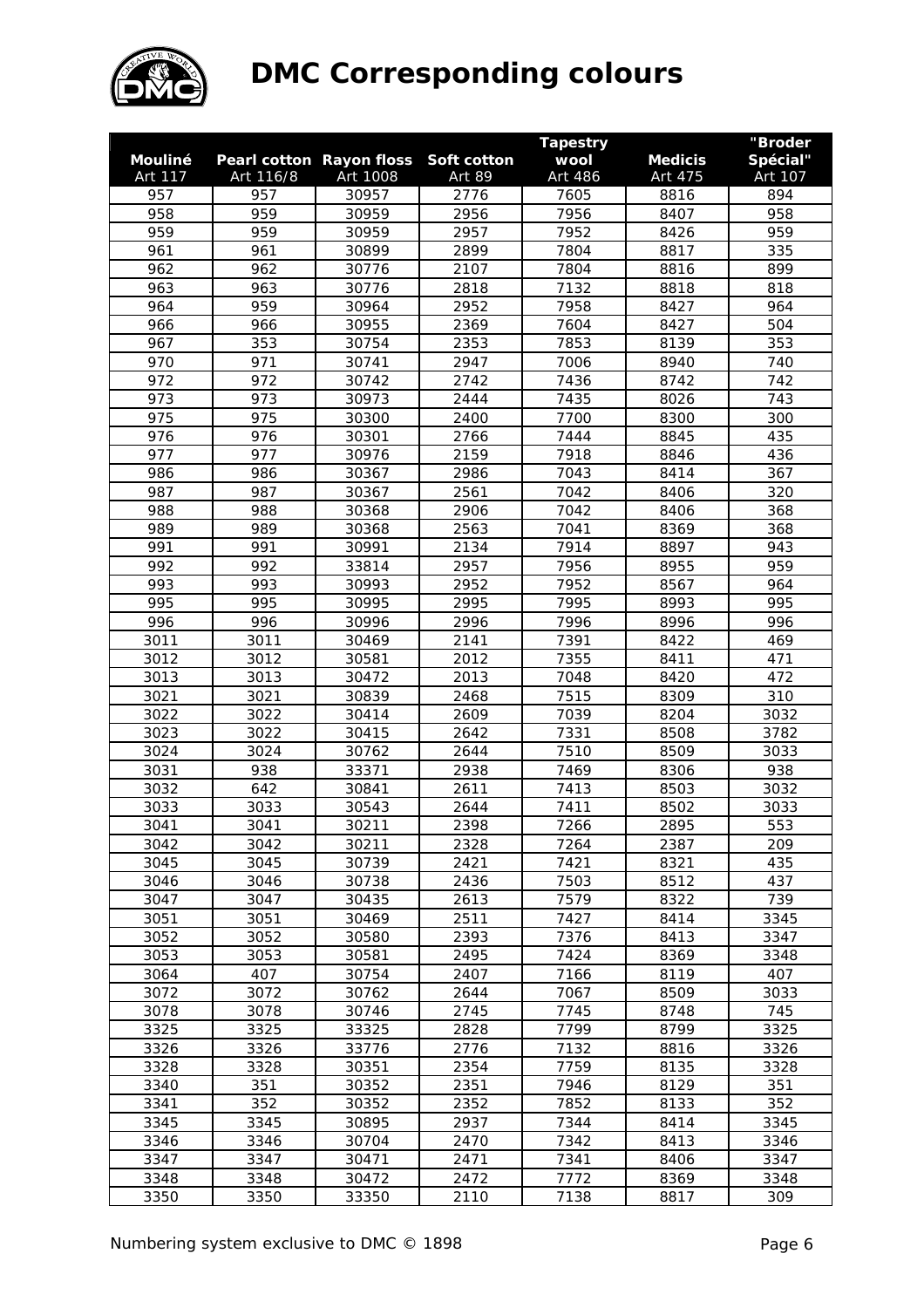

|         |           |                                 |             | <b>Tapestry</b> |                | "Broder  |
|---------|-----------|---------------------------------|-------------|-----------------|----------------|----------|
| Mouliné |           | <b>Pearl cotton Rayon floss</b> | Soft cotton | wool            | <b>Medicis</b> | Spécial" |
| Art 117 | Art 116/8 | Art 1008                        | Art 89      | Art 486         | Art 475        | Art 107  |
| 3354    | 3354      | 33733                           | 2776        | 7202            | 8816           | 3326     |
| 3362    | 3345      | 30895                           | 2856        | 7890            | 8417           | 3345     |
| 3363    | 3346      | 30367                           | 2140        | 7427            | 8418           | 3346     |
| 3364    | 3347      | 30368                           | 2347        | 7376            | 8419           | 3347     |
| 3371    | 3371      | 33371                           | 2371        | 7535            | 8500           | 938      |
| 3607    | 603       | 30915                           | 2916        | 7157            | 8155           | 3607     |
| 3608    | 604       | 33607                           | 2719        | 7153            | 8153           | 3608     |
| 3609    | 605       | 33608                           | 2111        | 7151            | 8151           | 3609     |
| 3685    | 3685      | 33685                           | 2902        | 7212            | 8212           | 3685     |
| 3687    | 3687      | 33687                           | 2572        | 7205            | 8212           | 3687     |
| 3688    | 3688      | 3687                            | 2572        | 7204            | 8223           | 3688     |
| 3689    | 3689      | 33689                           | 2574        | 7151            | 8151           | 3689     |
| 3705    | 891       | 30818                           | 2106        | 7005            | 8135           | 892      |
| 3706    | 893       | 30351                           | 2105        | 7105            | 8134           | 894      |
| 3708    | 894       | 30776                           | 2104        | 7004            | 8133           | 894      |
| 3712    | 3328      | 30352                           | 2356        | 7759            | 8134           | 3328     |
| 3713    | 818       | 30776                           | 2818        | 7132            | 8818           | 3713     |
| 3716    | 963       | 33689                           | 2776        | 7133            | 8816           | 3326     |
| 3721    | 221       | 30814                           | 2327        | 7758            | 8221           | 223      |
| 3722    | 223       | 33733                           | 2221        | 7217            | 8221           | 223      |
| 3726    | 315       | 33685                           | 2315        | 7226            | 8122           | 223      |
| 3727    | 778       | 33689                           | 2316        | 7251            | 8224           | 3689     |
| 3731    | 3731      | 30899                           | 2572        | 7209            | 8817           | 335      |
| 3733    | 3354      | 33733                           | 2572        | 7204            | 8816           | 899      |
| 3740    | 3041      | 30552                           | 2398        | 7266            | 8122           | 552      |
| 3743    | 3743      | 30211                           | 2753        | 7722            | 8397           | 211      |
| 3746    | 333       | 30552                           | 2532        | 7243            | 8332           | 792      |
|         |           |                                 |             |                 |                | 794      |
| 3747    | 341       | 30800                           | 2118        | 7031            | 8331           |          |
| 3750    | 930       | 30930                           | 2929        | 7297            | 8206           | 930      |
| 3752    | 3753      | 30932                           | 2828        | 7594            | 8800           | 775      |
| 3753    | 3753      | 30828                           | 2933        | 7027            | 8800           | 775      |
| 3755    | 3325      | 30813                           | 2827        | 7035            | 8799           | 3325     |
| 3756    | 775       | 30828                           | 2800        | 7027            | 8211           | 3756     |
| 3760    | 518       | 30813                           | 2826        | 7304            | 8208           | 518      |
| 3761    | 519       | 30828                           | 2828        | 7828            | 8210           | 828      |
| 3765    | 806       | 30931                           | 2595        | 7650            | 8208           | 517      |
| 3766    | 807       | 30964                           | 2597        | 7597            | 8210           | 519      |
| 3768    | 926       | 30931                           | 2926        | 7294            | 8203           | 930      |
| 3770    | 951       | 30739                           | 2157        | 7170            | 8515           | 978      |
| 3771    | 758       | 30754                           | 2923        | 7144            | 8164           | 758      |
| 3772    | 407       | 30300                           | 2632        | 7632            | 8107           | 632      |
| 3774    | 948       | 30739                           | 2950        | 7543            | 8118           | 948      |
| 3776    | 301       | 30976                           | 2922        | 7444            | 8176           | 301      |
| 3777    | 355       | 30498                           | 2354        | 7127            | 8114           | 815      |
| 3778    | 356       | 30352                           | 2922        | 7356            | 8166           | 301      |
| 3779    | 754       | 30754                           | 2759        | 7164            | 8164           | 758      |
| 3781    | 839       | 30839                           | 2610        | 7489            | 8306           | 840      |
| 3782    | 841       | 30841                           | 2611        | 7413            | 8504           | 3782     |
| 3787    | 645       | 33371                           | 2468        | 7391            | 8309           | 414      |
| 3790    | 840       | 30839                           | 2610        | 7518            | 8307           | 840      |
| 3799    | 413       | 30310                           | 2413        | 7624            | 8713           | 414      |
| 3801    | 3801      | 30351                           | 2106        | 7106            | 8135           | 892      |
| 3802    | 902       | 33685                           | 2375        | 7115            | 8123           | 3685     |
| 3803    | 3685      | 33685                           | 2570        | 7212            | 8212           | 3685     |
| 3804    | 602       | 30601                           | 2718        | 7600            | 8685           | 601      |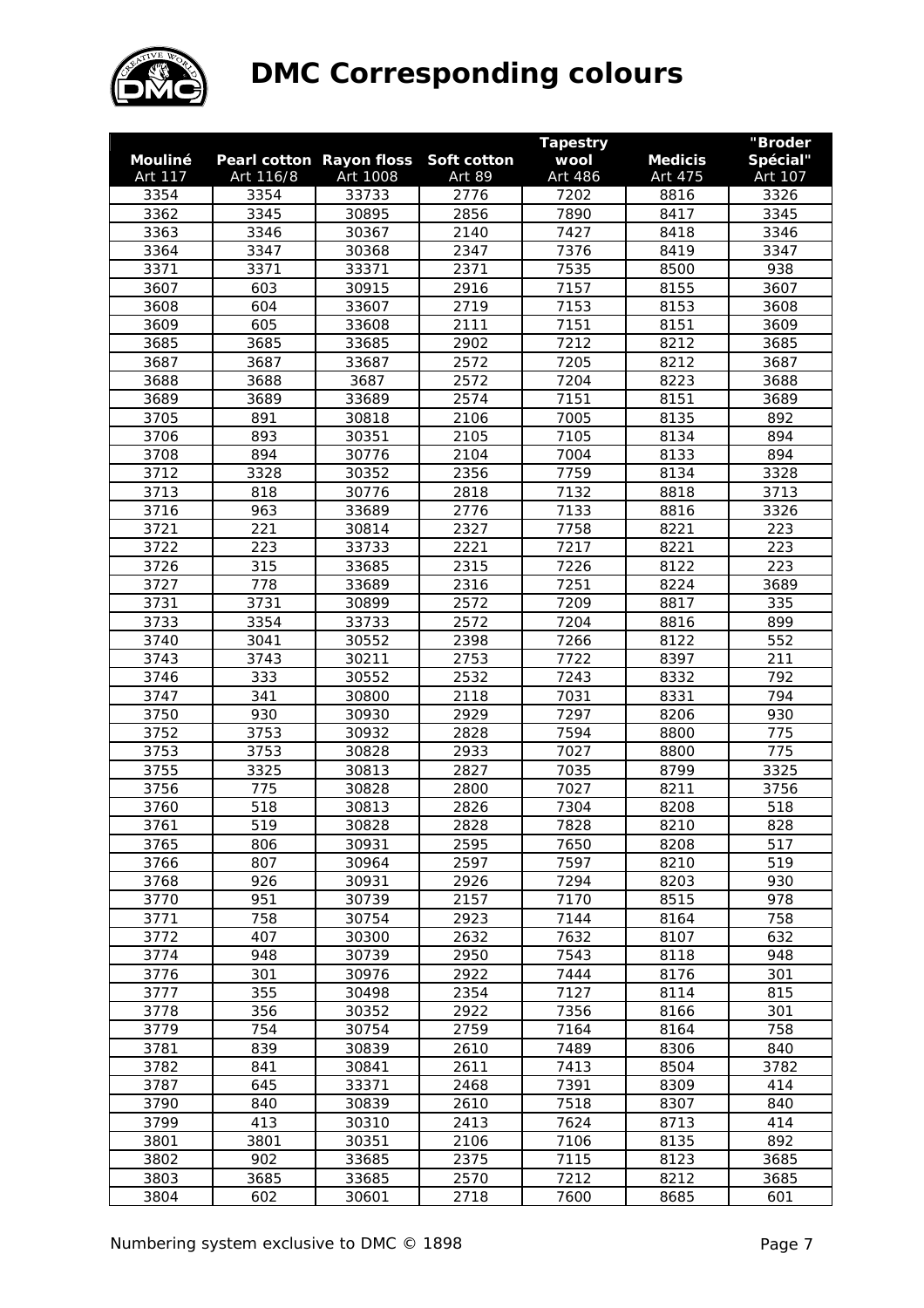

|         |           |                          |             | <b>Tapestry</b> |                | "Broder  |
|---------|-----------|--------------------------|-------------|-----------------|----------------|----------|
| Mouliné |           | Pearl cotton Rayon floss | Soft cotton | wool            | <b>Medicis</b> | Spécial" |
| Art 117 | Art 116/8 | Art 1008                 | Art 89      | Art 486         | Art 475        | Art 107  |
| 3805    | 603       | 30602                    | 2109        | 7603            | 8155           | 602      |
| 3806    | 604       | 30603                    | 2107        | 7804            | 8153           | 603      |
| 3807    | 793       | 30798                    | 2797        | 7030            | 8332           | 793      |
| 3808    | 991       | 30930                    | 2131        | 7296            | 8201           | 517      |
| 3809    | 3814      | 30931                    | 2595        | 7595            | 8202           | 518      |
| 3810    | 992       | 30932                    | 2807        | 7597            | 8208           | 519      |
| 3811    | 747       | 30964                    | 2599        | 7599            | 8210           | 828      |
| 3812    | 943       | 30943                    | 2134        | 7956            | 8897           | 943      |
| 3813    | 504       | 30504                    | 2136        | 7604            | 8426           | 504      |
| 3814    | 991       | 33814                    | 2956        | 7914            | 8897           | 943      |
| 3815    | 992       | 30993                    | 2502        | 7956            | 8898           | 562      |
| 3816    | 993       | 30993                    | 2502        | 7542            | 8407           | 562      |
| 3817    | 503       | 30955                    |             | 7604            | 8426           | 563      |
| 3818    | 699       | 30909                    | 2504        | 7914            | 8898           | 909      |
| 3819    | 472       | 30472                    | 2142        | 7584            | 8420           | 472      |
| 3820    | 725       | 30820                    | 2725        | 7504            | 8725           | 783      |
| 3821    | 726       | 30726                    | 2575        | 7472            | 8027           | 725      |
| 3822    | 744       | 30744                    | 2726        | 7078            | 8748           | 727      |
| 3823    | 746       | 30746                    | 2746        | 7746            | 8328           | 746      |
| 3824    | 352       | 30352                    | 2352        | 7852            | 8132           | 352      |
| 3825    | 402       | 30676                    | 2160        | 7009            | 8173           | 722      |
| 3826    | 976       | 30301                    | 2836        | 7401            | 8301           | 301      |
| 3827    | 977       | 30676                    | 2159        | 7918            | 8846           | 436      |
| 3828    | 422       | 30738                    | 2421        | 7423            | 8304           | 436      |
| 3829    | 729       | 30976                    | 2151        | 7421            | 8324           | 782      |
| 3830    | 355       | 30498                    | 2354        | 7356            | 8168           | 919      |
| 3831    | 326       | 30326                    | 2326        | 7640            | 8817           | 309      |
| 3832    | 335       | 30899                    | 2309        | 7135            | 8817           | 335      |
| 3833    | 899       | 30776                    | 2899        | 7001            | 8133           | 899      |
| 3834    | 327       | 30550                    | 2394        | 7255            | 8136           | 552      |
| 3835    | 553       | 30553                    | 2395        | 7255            | 8123           | 553      |
| 3836    | 554       | 30554                    | 2396        | 7014            | 8122           | 554      |
| 3837    | 208       | 30552                    | 2227        | 7895            | 8895           | 552      |
| 3838    | 792       | 30798                    | 2797        | 7029            | 8899           | 792      |
| 3839    | 793       | 30799                    | 2122        | 7798            | 8798           | 793      |
| 3840    | 794       | 30800                    | 2798        | 7028            | 8799           | 794      |
| 3841    | 775       | 30828                    | 2828        | 7298            | 8210           | 775      |
| 3842    | 517       | 30813                    | 2825        | 7650            | 8207           | 517      |
| 3843    | 995       | 30995                    | 2995        | 7995            | 8993           | 995      |
| 3844    | 995       | 30996                    | 2995        | 7038            | 8995           | 995      |
| 3845    | 996       | 30995                    | 2996        | 7037            | 8996           | 996      |
| 3846    | 996       | 30996                    | 2996        | 7036            | 8997           | 996      |
| 3847    | 991       | 30991                    | 2132        | 7596            | 8408           | 943      |
| 3848    | 992       | 33814                    | 2133        | 7861            | 8407           | 958      |
| 3849    | 993       | 30993                    | 2597        | 7598            | 8426           | 959      |
| 3850    | 943       | 30943                    | 2956        | 7914            | 8897           | 943      |
| 3851    | 959       | 30959                    | 2957        | 7912            | 8897           | 959      |
| 3852    | 783       | 30972                    | 2725        | 7473            | 8324           | 783      |
| 3853    | 402       | 30976                    | 2156        | 7919            | 8175           | 743      |
| 3854    | 742       | 30676                    | 2160        | 7173            | 8173           | 742      |
| 3855    | 744       | 30745                    | 2743        | 7055            | 8026           | 741      |
| 3856    | 945       | 30738                    | 2158        | 7917            | 8514           | 945      |
| 3857    | 632       | 30300                    | 2167        | 7169            | 8114           | 300      |
| 3858    | 632       | 30300                    | 2632        | 7165            | 8168           | 632      |
| 3859    | 407       | 30434                    | 2405        | 7215            | 8166           | 407      |